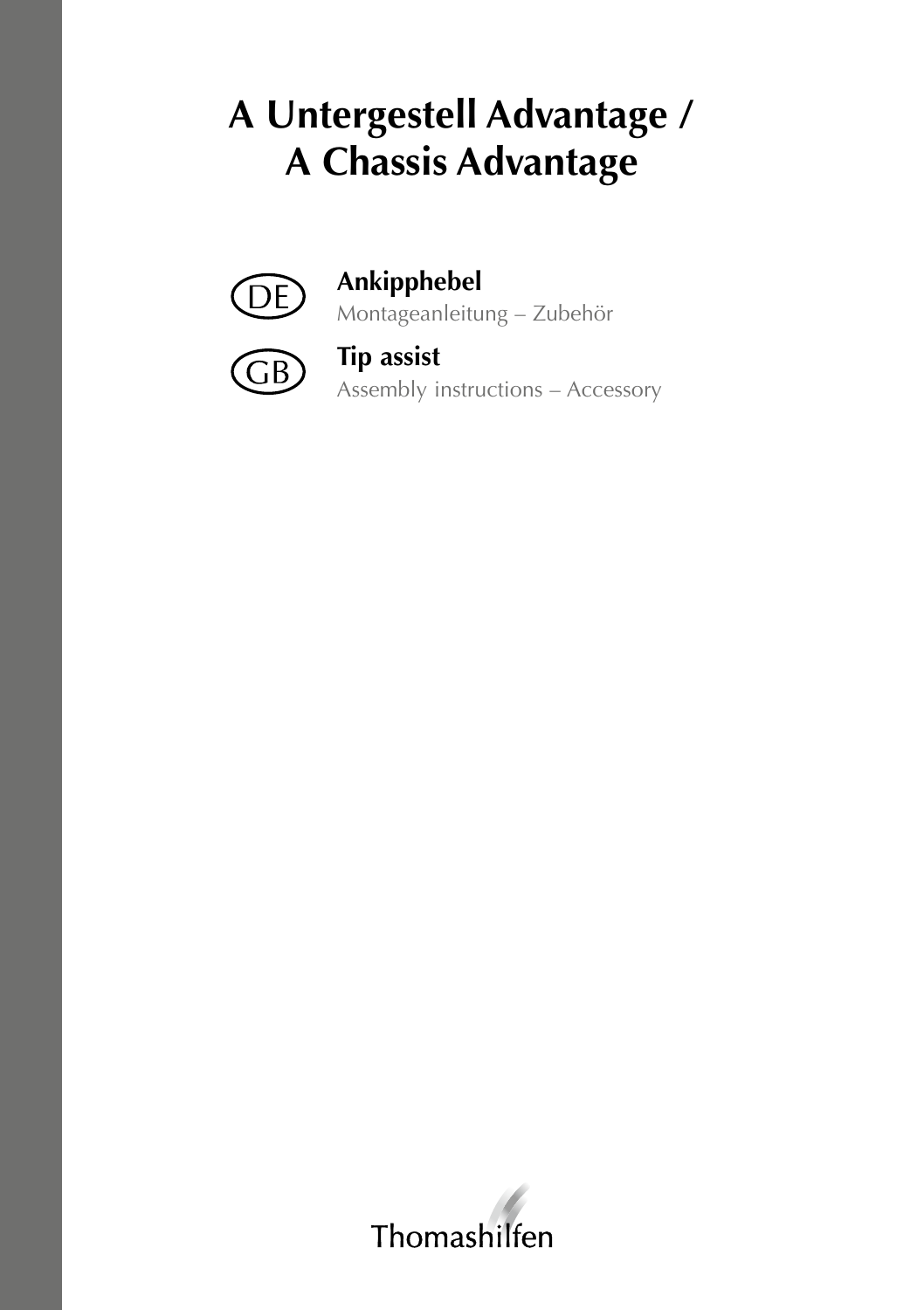















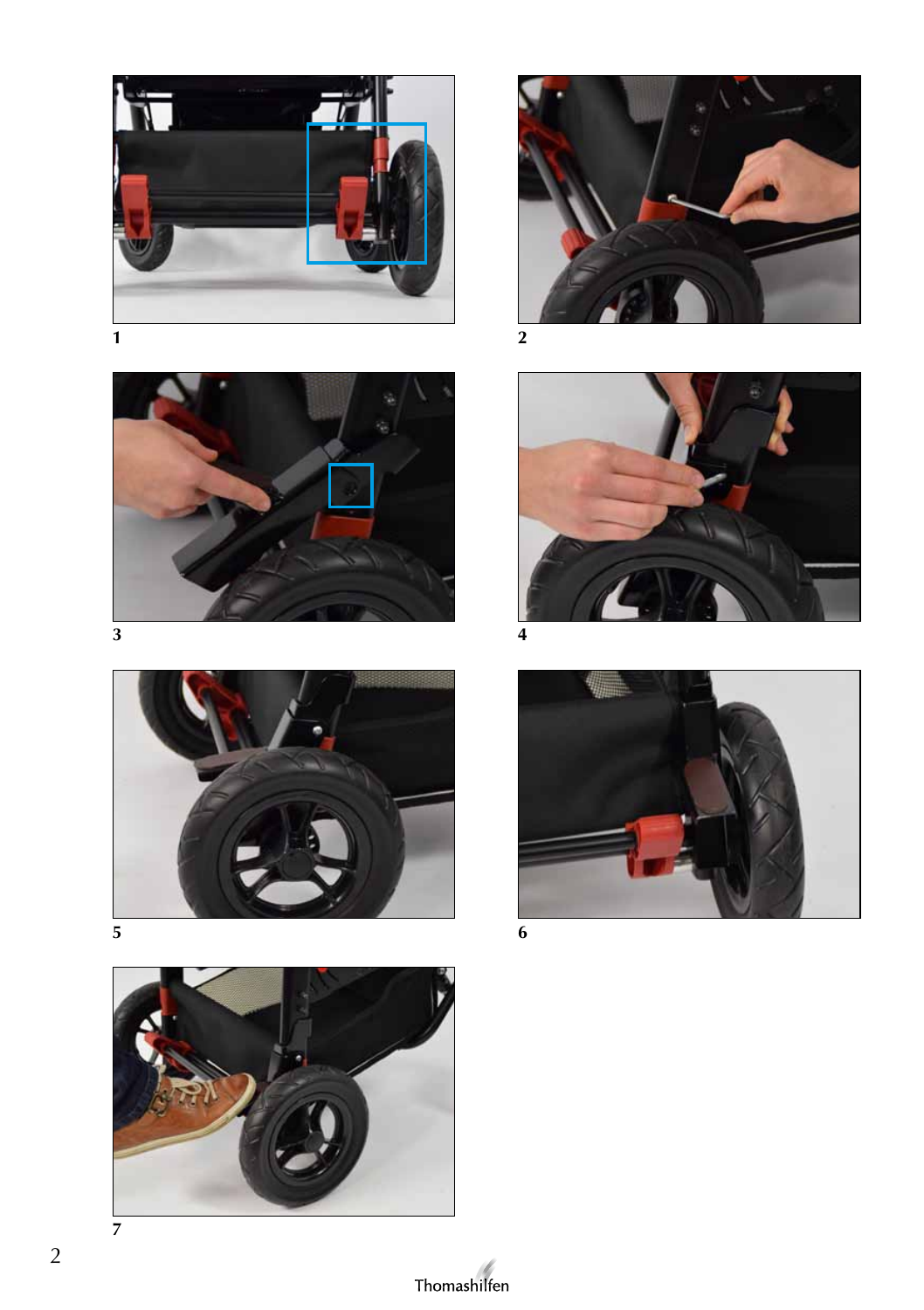### **Ankipphebel für A Untergestell Advantage Art.-Nr.: 6750/1** (DE)

Der Ankipphebel wird auf der rechten Seite des Hinterrahmens montiert (Abb. 1). Die Schraube, die Hinterrahmen und Querstange miteinander verbindet, ist mit Loctite gesichert (Abb. 2). Wir empfehlen die Schraubverbindung mit einem Föhn zu erwärmen, um sie einfacher zu lösen.

Nun schieben Sie die Ankipphilfe von außen auf den Hinterrahmen. Klappen Sie den unteren Teil der Ankipphilfe gegen den Hinterrahmen. Achten Sie darauf, dass die Bohrung in der Ankipphilfe über der Bohrung für die Schraube liegt (Abb. 3). Schrauben Sie Ankipphilfe und Querstange wieder gut fest (Abb. 4). Zum Sichern der Schraube ist Loctite 2701 zu verwenden.

Abbildungen 5 bis 7 zeigen die Ankipphilfe angebaut am Untergestell und in Benutzung.

Beim Anbringen der Ankipphilfe an die **Variante "Crash"** sollten Sie auf folgendes achten: Der Aufkleber, der auf die hintere Crash-Öse hinweist, sitzt im Bereich des Ankipphebels und wird beim Anbringen des Hebels verdeckt. Deshalb sollten Sie den beiliegenden neuen Aufkleber gut sichtbar oberhalb der angebrachten Ankipphilfe auf den Rahmen kleben.

#### **Tip Assist for A Chassis Advantage <b>Item Code: 6750/1 Item Code: 6750/1** (GB)

The tip assist is mounted on the right side of the rear frame (fig. 1). The screw that connects the rear frame with the horizontal tube is secured with Loctite (fig. 2). Our recommendation is to heat the screw with a hairdryer to loosen the screw easier.

Slide the tip assist from the outside onto the rear frame. Push the lower part of the tip assist against the rear frame. Please ensure that the hole in the tip assist and the hole for the screw are aligned (fig. 3).Tighten the screw to connect tip assist and frame (fig. 4). Use Loctite 2701 to secure the screw.

Figures 5 to 7 show the tip assist mounted on the rear frame and in use.

When attaching the tip assist to an A chassis Advantage **with transit tie down system**, please mind the following instructions: The sticker, which marks the rear crash-eyelet, will be covered by the tip assist. Therefore, please use the new enclosed sticker and stick it visible above the tip assist onto the rear frame.